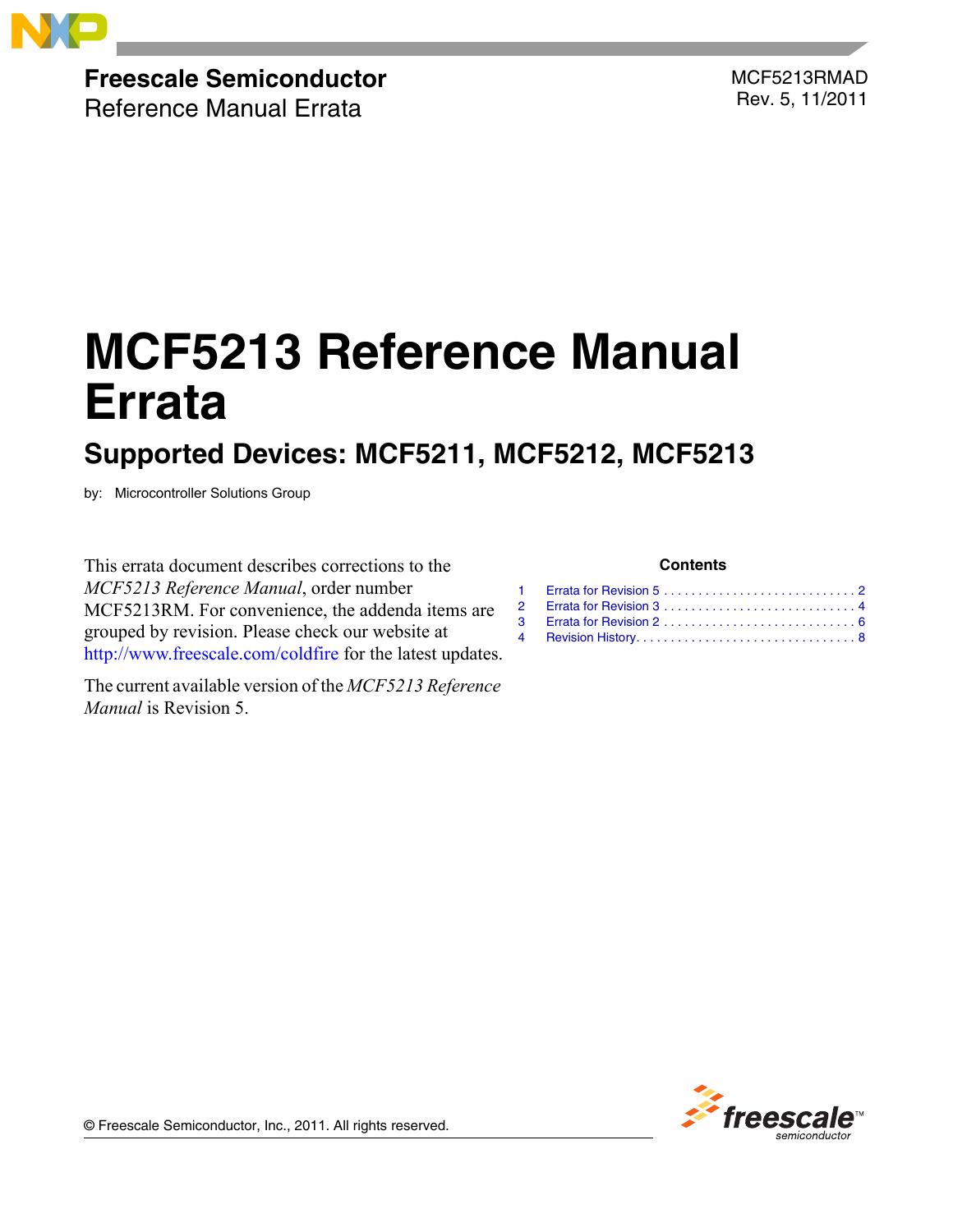

**Errata for Revision 5**

# <span id="page-1-0"></span>**1 Errata for Revision 5**



### **Table 1. MCF5213RMAD Reference Manual Rev 5 Errata**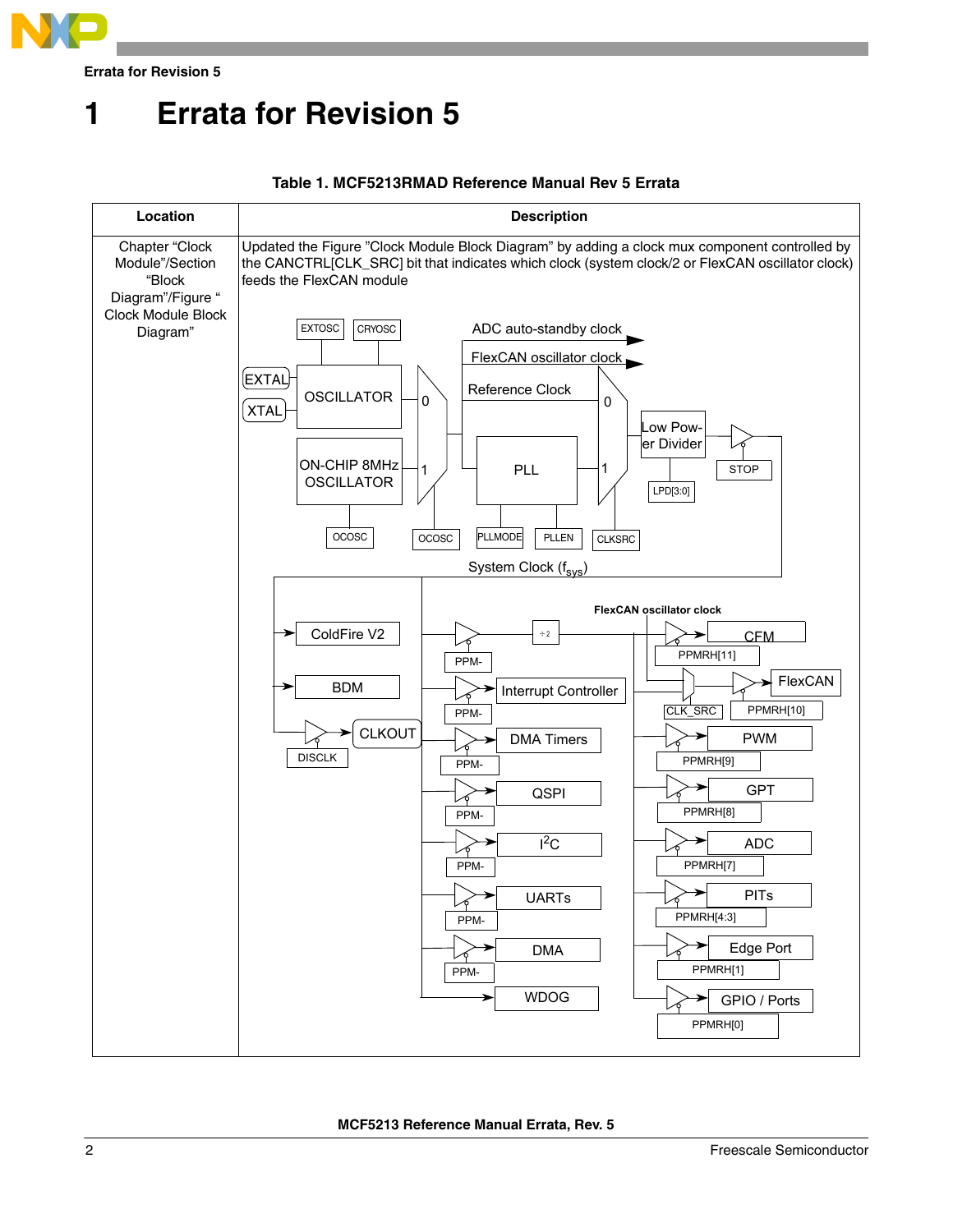

and the state of the state of the

| Location                                                                                                                 | <b>Description</b>                                                                                                                                                                                                                                      |
|--------------------------------------------------------------------------------------------------------------------------|---------------------------------------------------------------------------------------------------------------------------------------------------------------------------------------------------------------------------------------------------------|
| Chapter "FlexCAN"<br>Section "FlexCAN<br><b>Control Register</b><br>(CANCTRL)" /Table<br>"CANCTRL Field<br>Descriptions" | Change from:<br>S clock frequency = $\frac{f_{sys} \text{ or EXTAL}}{PRFSDIV+1}$<br>Change to:<br>S clock frequency = $\frac{f_{\text{sys/2}}}{P\text{RESDIV} + 1}$                                                                                     |
| Chapter "FlexCAN"<br>Section "FlexCAN<br><b>Control Register</b><br>(CANCTRL)" /Table<br>"CANCTRL Field<br>Descriptions" | In the Description of field 13 CLK_SRC bit<br>Change from:<br>0 Clock source is EXTAL<br>1 Clock source is the internal bus clock, fsys<br>Change to:<br>0 Clock source is FlexCAN oscillator clock<br>1 Clock source is the internal bus clock, fsys/2 |
| Chapter "FlexCAN"<br>/Section "Protocol<br>Timing"/Figure "CAN<br><b>Engine Clocking</b><br>Scheme"                      | Change from:<br>$f_{Tq} = \frac{f_{sys} \text{ or EXTAL}}{(PRESDIV + 1)}$<br>Change to:<br>$f_{Tq} = \frac{f_{\text{sys}/2} \text{ or FlexCAN oscillator clock}}{PRFSDIV + 1}$                                                                          |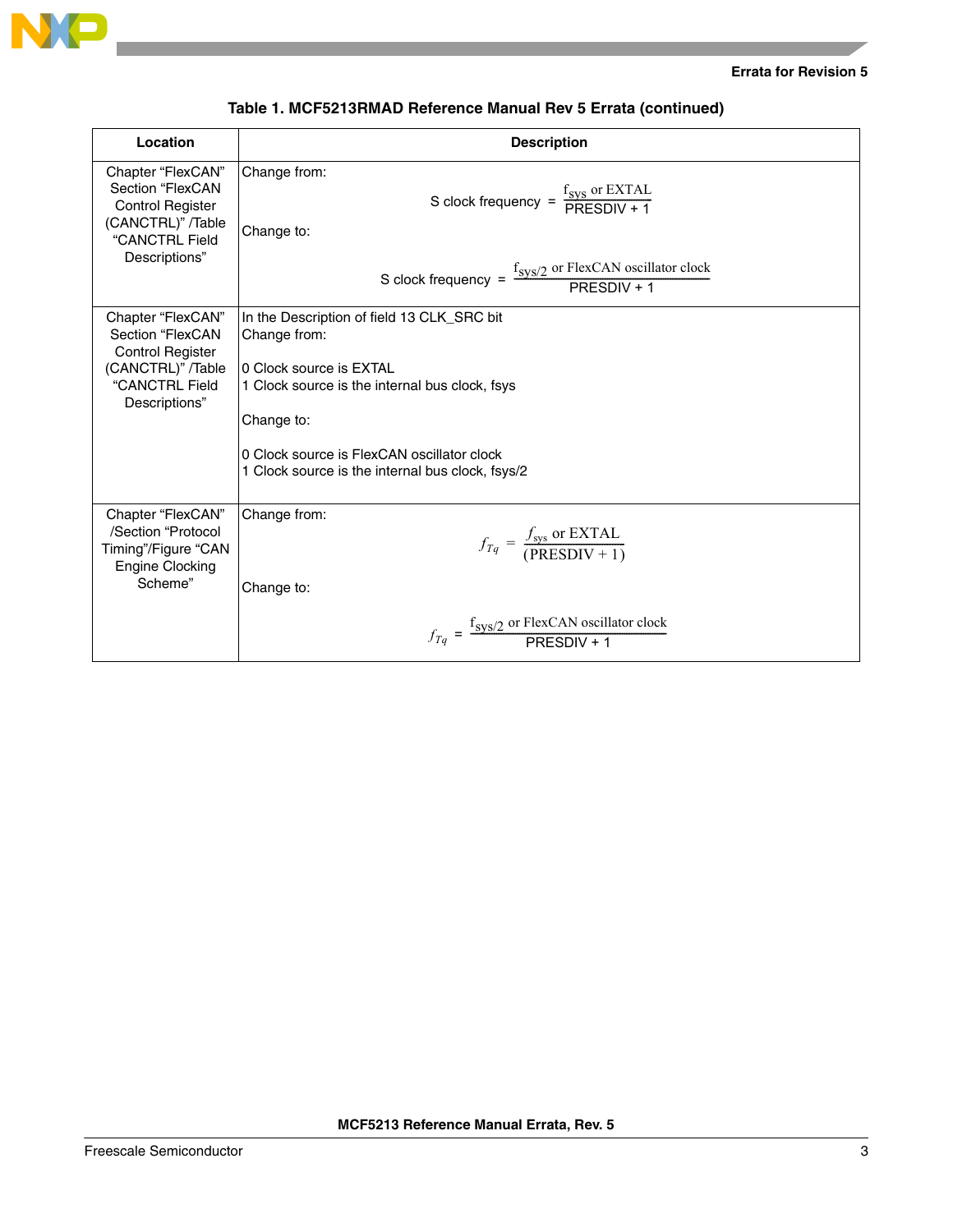

**Errata for Revision 3**

# <span id="page-3-0"></span>**2 Errata for Revision 3**

### **Table 2. MCF5213RM Rev 3 Errata**

<span id="page-3-1"></span>

| Location                        | <b>Description</b>                                                                                                                                                                                                                                                                                                                                                                                                                          |
|---------------------------------|---------------------------------------------------------------------------------------------------------------------------------------------------------------------------------------------------------------------------------------------------------------------------------------------------------------------------------------------------------------------------------------------------------------------------------------------|
| Section 1.4, "Features"/Page 7  | In clock generation features:<br>• Replaced "One to 48 MHz crystal, 8 MHz on-chip trimmed relaxation oscillator, or external<br>oscillator reference options" with "Crystal, on-chip relaxation oscillator, or external oscillator<br>reference options".<br>• Updated "Two to 10 MHz reference frequency for normal PLL mode with a pre-divider<br>programmable from 1 to 8" with "Two to 10 MHz reference frequency for normal PLL mode". |
|                                 | Section 6.2, "Features"/Page 81 Replaced "1- to 16-MHz crystal, 8-MHz on-chip relaxation oscillator, or external oscillator<br>reference options" with "Crystal, on-chip relaxation oscillator, or external oscillator reference<br>options."                                                                                                                                                                                               |
| Throughout                      | Formatting, layout, spelling, and grammar corrections.                                                                                                                                                                                                                                                                                                                                                                                      |
| Table 2-1 / Page 2-3            | Synchronized the table in the reference manual and the device data sheet.                                                                                                                                                                                                                                                                                                                                                                   |
| Section 10.5.4 / Page 10-7      | Updated the section to reflect the fact that the CWT does not cause a hardware reset.                                                                                                                                                                                                                                                                                                                                                       |
| Table 10-6 / Page 10-8          | In the CWCR[CWRI] field description, changed "The interrupt level for the CWT is programmed<br>in the interrupt control register 7 (ICR7)" to "The interrupt level for the CWT is programmed in<br>the interrupt control register 8 (ICR8)".                                                                                                                                                                                                |
| Section 12-1 / Page 12-2        | Deleted the sentence beginning with "For many peripheral devices".                                                                                                                                                                                                                                                                                                                                                                          |
| Table 12-2 / Page 12-5          | Deleted the entry for the (nonexistent) GSWIACK register.                                                                                                                                                                                                                                                                                                                                                                                   |
| Section 12.3.8 / Page 12-16     | Deleted references to the (nonexistent) GSWIACK register.                                                                                                                                                                                                                                                                                                                                                                                   |
| Section 14.4 / Page 14-12       | Deleted the sentence "BCRn decrements when an address transfer write completes for a<br>single-address access (DCR $n$ [SAA] = 0), or when SAA equals 1."                                                                                                                                                                                                                                                                                   |
| Section 10.7.3.1 / Page 10-14   | • Rewrote the introductory text describing the MPR (removing erroneous reference to a fast<br>Ethernet controller).<br>• Corrected the MPR reset value (was 0x11, is 0x1).                                                                                                                                                                                                                                                                  |
| Figure 21-6 / Page 21-9         | Added a note to clarify the UCSRn reset values.                                                                                                                                                                                                                                                                                                                                                                                             |
| Figure 21-20 / Page 21-20       | • Corrected the label of the top signal (was UnTXD, is UnRXD).<br>• Corrected the text in the footnote (was TXRTS, is RXRTS).                                                                                                                                                                                                                                                                                                               |
| Figure 21-23 / Page 21-23       | Corrected the UnTXD label (was "Input", is "Output").                                                                                                                                                                                                                                                                                                                                                                                       |
| Figure 21-24 / Page 21-24       | • Corrected a label on the bottom row (was UMR1n[PT]=2, is UMR1n[PT]=1).<br>• Deleted duplicate UMR1n[PM]=11 label.                                                                                                                                                                                                                                                                                                                         |
| Section 24.3.2.5.1 / Page 24-17 | Corrected the numerical values in the left-aligned example.                                                                                                                                                                                                                                                                                                                                                                                 |
|                                 | Section 24.3.2.6.1 / Page 24-19 Corrected the numerical values in the center-aligned example.                                                                                                                                                                                                                                                                                                                                               |
| Appendix A                      | Deleted the entry for the (nonexistent) GSWIACK register.                                                                                                                                                                                                                                                                                                                                                                                   |
| Throughout                      | Formatting, layout, spelling, and grammar corrections.                                                                                                                                                                                                                                                                                                                                                                                      |
| Table 1-1 / Page 1-2            | Added the following footnote to the MCF5211 FlexCAN entry:<br>"FlexCAN is available on the MCF5211 only in the 64 QFN package."                                                                                                                                                                                                                                                                                                             |
| Table 2-1 / Page 2-3            | Changed the value in the "Pull-up/pull-down" column for $\overline{IRQ2}$ - $\overline{IRQ6}$ (was "-", is "pull-up").                                                                                                                                                                                                                                                                                                                      |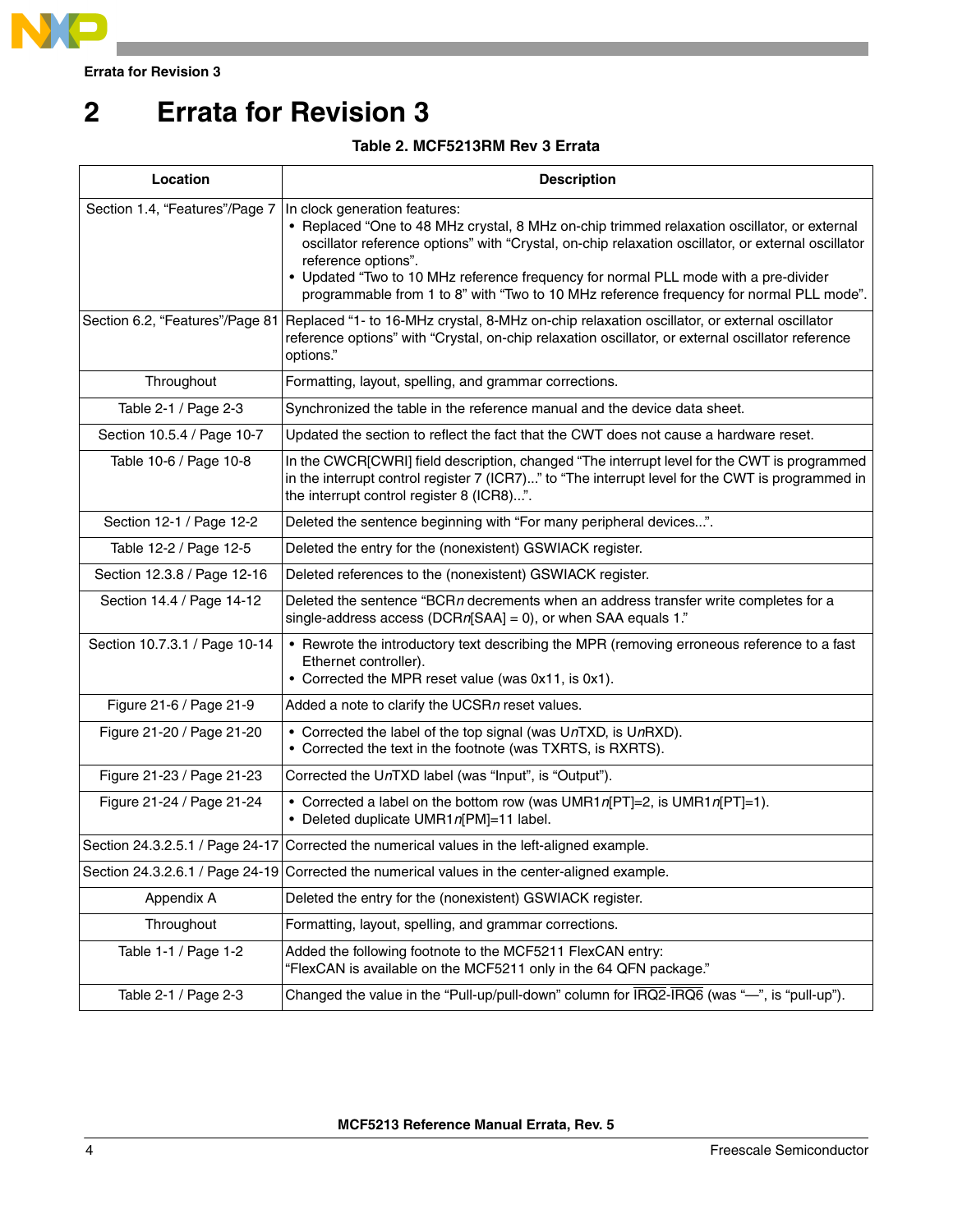

a sa kacamatan ing Kabupatèn Kabupatèn Ing

| Table 2. MCF5213RM Rev 3 Errata (continued) |  |
|---------------------------------------------|--|
|---------------------------------------------|--|

| Location                      | <b>Description</b>                                                                                                                                                                                                                                                                                                                                                                                                                |
|-------------------------------|-----------------------------------------------------------------------------------------------------------------------------------------------------------------------------------------------------------------------------------------------------------------------------------------------------------------------------------------------------------------------------------------------------------------------------------|
| Table 3-1 / Page 3-3          | • For the PC, changed the reset value (was "Undefined", is "Contents of Location<br>0x0000_0004") and the "Written with MOVEC entry" value (was "Yes", is "No").<br>• Changed the reset value for the OTHER_A7 (was "Undefined", is "Contents of Location<br>0x0000_0000").                                                                                                                                                       |
|                               | • Changed the reset value for the RAMBAR (was "0x0000_0000", is "See Section").                                                                                                                                                                                                                                                                                                                                                   |
| Figure 3-5 / Page 3-5         | • Modified the figure to show that Bits 4:0 are read/write.<br>• Changed the access (was "Access: User read-only", is "Access: User read/write").                                                                                                                                                                                                                                                                                 |
| Table 3-2 / Page 3-6          | Removed the last sentence in the C bit field description.                                                                                                                                                                                                                                                                                                                                                                         |
| Figure 3-7 / Page 3-6         | Updated the figure to show that bits 19:0 are read-only.                                                                                                                                                                                                                                                                                                                                                                          |
| Figure 3-8 / Page 3-7         | Updated the figure to show that bits 4:0 are read/write.                                                                                                                                                                                                                                                                                                                                                                          |
| Section 3.4 / Page 3-9        | Changed the last sentence in step 2 to "The IACK cycle is mapped to special locations within<br>the interrupt controller's address space with the interrupt level encoded in the address".                                                                                                                                                                                                                                        |
| Table 5-1 / Page 5-2          | Changed the RAMBAR reset value (was "0x0000_0000", is "See Section").                                                                                                                                                                                                                                                                                                                                                             |
| Section 5.2.1 / Page 5-2      | • Corrected section to show the proper RAMBAR figure and field description table.<br>• Changed the last bullet to "A reset clears the RAMBAR's priority, backdoor write-protect, and<br>valid bits, and sets the backdoor enable bit. This enables the backdoor port and invalidates<br>the processor port to the SRAM. (The RAMBAR must be initialized before the core can<br>access the SRAM.) All other bits are unaffected.". |
| Table 7-2 / Page 7-2          | Deleted superfluous table.                                                                                                                                                                                                                                                                                                                                                                                                        |
| Section 7.2.4.1 / Page 7-9    | • Updated LPCR figure and field description table to include correct information about the<br>STPMD (bits 4:3) and LVDSE (bit 1) fields.<br>• Corrected section number (was fourth-level heading, is third-level heading).                                                                                                                                                                                                        |
| Table 8-3 / Page 8-3          | Updated the CIR memory map entry to show that the CIR reset value is device-dependent.                                                                                                                                                                                                                                                                                                                                            |
| Figure 8-3 / Page 8-4         | Added a footnote to clarify that the CIR reset value is device-dependent.                                                                                                                                                                                                                                                                                                                                                         |
| Table 10-1 / Page 10-2        | Added missing PACRn addresses.                                                                                                                                                                                                                                                                                                                                                                                                    |
| Figure 10-4 / Page 10-7       | Corrected name of bit 0 (was CWTIC, is CWTIF).                                                                                                                                                                                                                                                                                                                                                                                    |
| Table 10-12 / Page 10-15      | Added an entry for PACR5 and a footnote to clarify the meaning of "-".                                                                                                                                                                                                                                                                                                                                                            |
| Table 14-4 / Page 14-8        | Deleted erroneous reference to nonexistent AT bit.                                                                                                                                                                                                                                                                                                                                                                                |
| Figure 15-3 / Page 15-5       | Updated the FLASHBAR figure to show that WP is read-only, and added footnote to explain that<br>the value of WP is determined at power-on reset.                                                                                                                                                                                                                                                                                  |
| Section 18.6.13 / Page 18-12  | Deleted erroneous references to nonexistent CF bits in the figure and bit descriptions for the<br>GPTFLG2 register.                                                                                                                                                                                                                                                                                                               |
| Figure 20-1 / Page 20-1       | Corrected signal name (was QSPI_CS[:0], is QSPI_CS[3:0]).                                                                                                                                                                                                                                                                                                                                                                         |
| Section 21.2 / Page 21-3      | Changed "An internal interrupt request signal notifies the interrupt controller" to "A request<br>signal is provided to notify the interrupt controller".                                                                                                                                                                                                                                                                         |
| Table 21-6 / Page 21-9        | Changed "DTIN" to "DTnIN" (to maintain consistent signal names throughout chapter).                                                                                                                                                                                                                                                                                                                                               |
| Section 21.4.5.2 / Page 21-26 | Changed "complete normally without exception processing" to "complete normally without<br>an error termination".                                                                                                                                                                                                                                                                                                                  |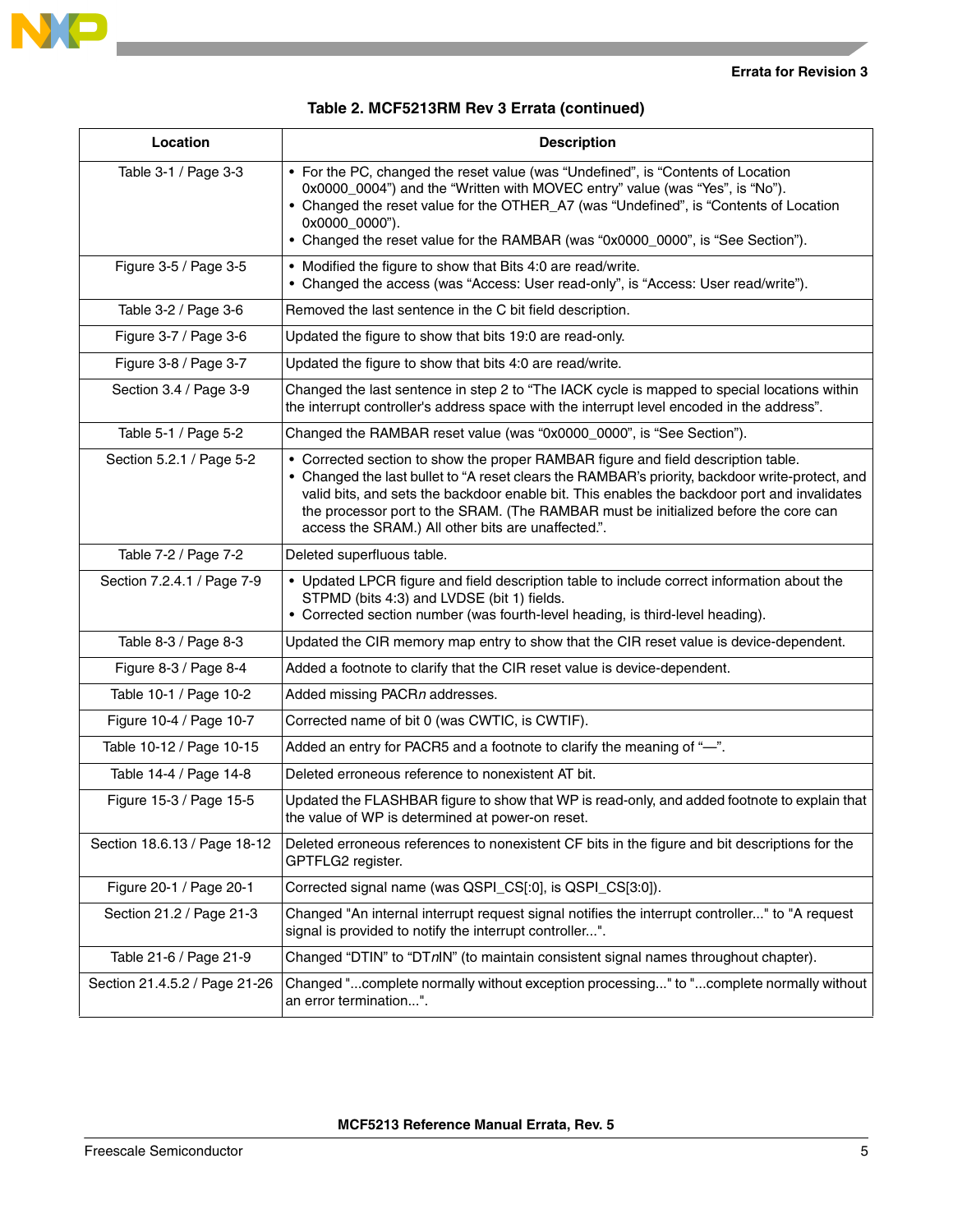

**Errata for Revision 2**

| Location                    | <b>Description</b>                                                                                                                                                                                                                                                                                                                                                                                                                                                                                                                                  |  |  |
|-----------------------------|-----------------------------------------------------------------------------------------------------------------------------------------------------------------------------------------------------------------------------------------------------------------------------------------------------------------------------------------------------------------------------------------------------------------------------------------------------------------------------------------------------------------------------------------------------|--|--|
| Chapter 23                  | • Reorganized information throughout entire chapter.<br>• Converted register field descriptions to SRS format.<br>• Corrected register mnemonics as necessary to ensure consistent register naming.<br>• Numerous grammar and stylistic corrections.                                                                                                                                                                                                                                                                                                |  |  |
| Chapter 24                  | Updated chapter to reflect the correct number of PWM channels (was 4, is 8).                                                                                                                                                                                                                                                                                                                                                                                                                                                                        |  |  |
|                             | Section 24.3.2.5.1 / Page 24-17 Added missing numerical values to the output example.                                                                                                                                                                                                                                                                                                                                                                                                                                                               |  |  |
|                             | Section 24.3.2.6.1 / Page 24-19 Added missing numerical values to the output example.                                                                                                                                                                                                                                                                                                                                                                                                                                                               |  |  |
| Table 24-1 / Page 24-2      | Deleted reference to nonexistent SCMISR register from footnote 2.                                                                                                                                                                                                                                                                                                                                                                                                                                                                                   |  |  |
| Table 26-4 / Page 26-6      | Changed the reset values for PBR1, PBR2, and PBR3 (was "Undefined", is "See Section").                                                                                                                                                                                                                                                                                                                                                                                                                                                              |  |  |
| Table 26-10 / Page 26-16    | • Added the following note to the PBR0[Address] field description:<br>Note: PBR0[0] should always be loaded with a 0.                                                                                                                                                                                                                                                                                                                                                                                                                               |  |  |
|                             | • Changed the bit range in the Field column (was 31-1, is 31-0).                                                                                                                                                                                                                                                                                                                                                                                                                                                                                    |  |  |
| Figure 26-8 / Page 26-16    | Changed the address of PBR3 (was 0x1C, is 0x1B).                                                                                                                                                                                                                                                                                                                                                                                                                                                                                                    |  |  |
| Table 26-22 / Page 26-38    | Changed the initial state of the CSR (was 0x0, is 0x0090_0000).                                                                                                                                                                                                                                                                                                                                                                                                                                                                                     |  |  |
| Section 26.6.2 / Page 26-42 | Added the following note at the end of this section:<br>The debug module requires the use of the internal bus to perform BDM commands. For this<br>processor core, if the processor is executing a tight loop that is contained within a single aligned<br>longword, the processor may never grant the internal bus to the debug module, for example:<br>align4<br>label1:1<br>nop<br>bra.b label1<br>or<br>align4<br>bra.w label2<br>label <sub>2</sub> :<br>The processor grants the internal bus if these loops are forced across two longwords. |  |  |
| Figure 27-3 / Page 27-5     | Updated the IDCODE register figure to indicate that the reset values for both PRN and PIN are<br>device-dependent.                                                                                                                                                                                                                                                                                                                                                                                                                                  |  |  |
| Appendix A                  | • Corrected PACRn addresses.<br>• Added CFMCLKSEL register.                                                                                                                                                                                                                                                                                                                                                                                                                                                                                         |  |  |

## **Table 2. MCF5213RM Rev 3 Errata (continued)**

# <span id="page-5-0"></span>**3 Errata for Revision 2**

### **Table 3. MCF5213RM Rev 2 Errata**

<span id="page-5-1"></span>

| <b>Location</b>          | <b>Description</b>                                                              |
|--------------------------|---------------------------------------------------------------------------------|
| Throughout               | Formatting, layout, spelling, and grammar corrections.                          |
| Figure 1-1 / Page 1-3    | Corrected signal names to match those in Table 1 in Chapter 2.                  |
| Figure 2-1 / Page 2-2    | Corrected signal names to match those in Table 1.                               |
| Table 1 / Section 2.2    | • Changed label to Table 2-1.<br>Added overbars to names of active-low signals. |
| Section 3.2.9 / Page 3-7 | Added cross-reference to FLASHBAR register.                                     |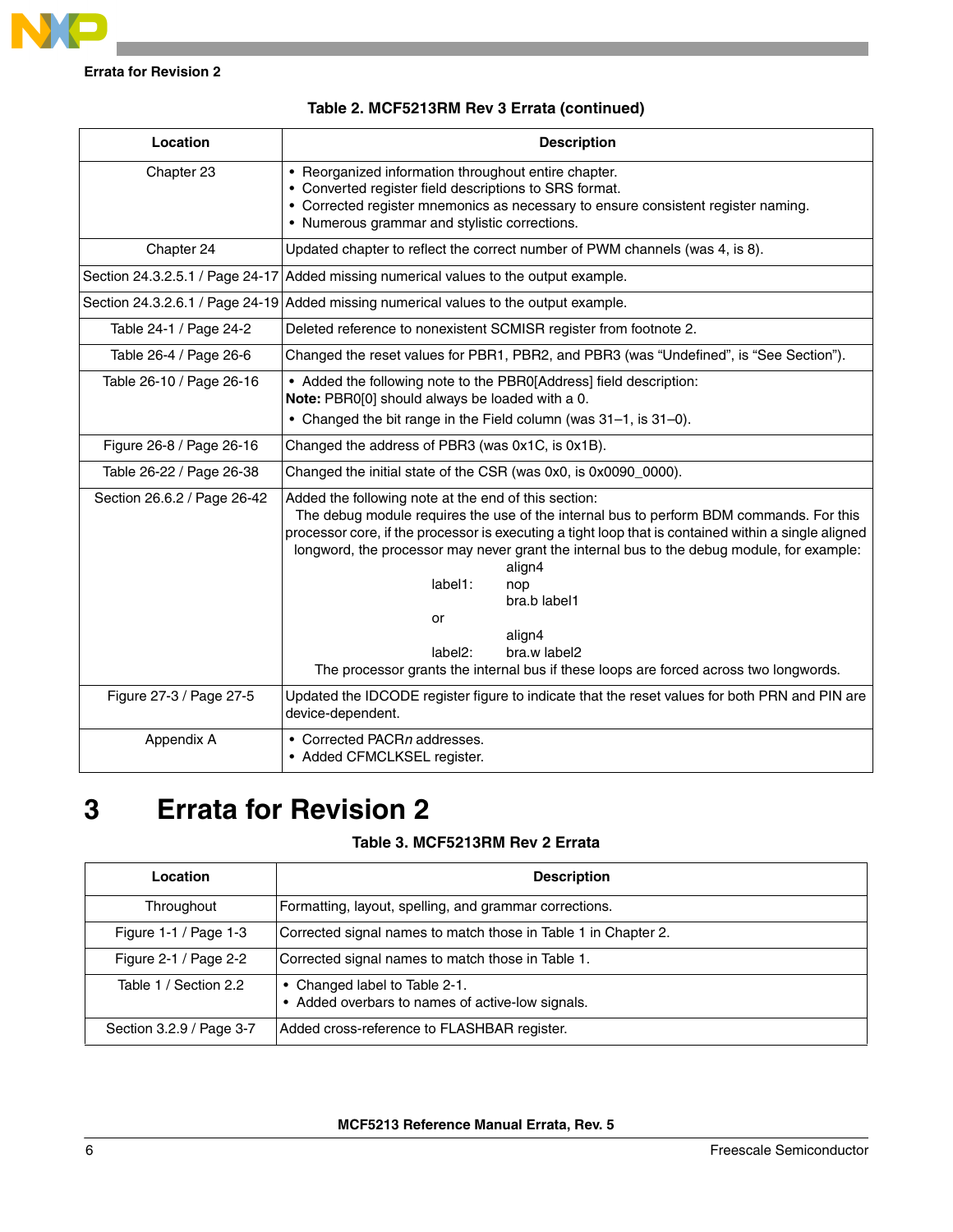

a sa kacamatan ing Kabupatèn Kabupatèn Ing

| Table 3. MCF5213RM Rev 2 Errata (continued) |  |
|---------------------------------------------|--|
|---------------------------------------------|--|

| Location                    | <b>Description</b>                                                                                                                                                                                                                                                                                                                                                                                                                                                                                                                                                                                                                                                                                                                                      |
|-----------------------------|---------------------------------------------------------------------------------------------------------------------------------------------------------------------------------------------------------------------------------------------------------------------------------------------------------------------------------------------------------------------------------------------------------------------------------------------------------------------------------------------------------------------------------------------------------------------------------------------------------------------------------------------------------------------------------------------------------------------------------------------------------|
| Section 3.4 / Page 3-9      | • Changed the last bullet to "Use of separate system stack pointers for user and supervisor<br>modes".<br>• Deleted the sentences beginning with "Processors implementing ISA_A" and "As a result,<br>the exception stack frame".<br>• Deleted the text "For processors implementing all other ISA revisions and supporting 2 stack<br>pointers".                                                                                                                                                                                                                                                                                                                                                                                                       |
| Section 3.6.2 / Page 3-12   | Added text clarifying address errors occurring on JSR and RTS instructions.                                                                                                                                                                                                                                                                                                                                                                                                                                                                                                                                                                                                                                                                             |
| Chapter 4                   | Content updates and enhancements throughout chapter.                                                                                                                                                                                                                                                                                                                                                                                                                                                                                                                                                                                                                                                                                                    |
| Section 5.1.1 / Page 5-1    | Corrected SRAM size.                                                                                                                                                                                                                                                                                                                                                                                                                                                                                                                                                                                                                                                                                                                                    |
| Section 5.1.2 / Page 5-1    | Removed text "within the 256-MByte address space (0x8000_0000-0x8FFF_FFFF)".                                                                                                                                                                                                                                                                                                                                                                                                                                                                                                                                                                                                                                                                            |
| Table 5-2 / Page 5-2        | Removed text "within the processor's 256-MByte address space" and "For proper operation,<br>the base address must be set to between 0x8000_0000 and 0x8FFF-8C000.".                                                                                                                                                                                                                                                                                                                                                                                                                                                                                                                                                                                     |
| Table 6-6 / Page 6-7        | Added footnote 3 - "Default value out of reset" - to reflect correct reset values of MFD (0b001)<br>and RFD (0b000).                                                                                                                                                                                                                                                                                                                                                                                                                                                                                                                                                                                                                                    |
| Figure 10-8 / Page 10-13    | Marked bits 17-16 as reserved to match the correct description in Table 10-7.                                                                                                                                                                                                                                                                                                                                                                                                                                                                                                                                                                                                                                                                           |
| Chapter 11                  | • Corrected register addresses to include proper offset (IPSBAR+0x10_).<br>• Updated register figures to SRS standards.<br>• Added descriptive register figure titles and field description tables.<br>• Corrected register mnemonics for the Port n pin data/set data registers.<br>• Replaced incorrect Figure 11-25 with correct version (containing only PxPAR1 and PxPAR0).<br>• In section 11.6.5, changed "If multiple pins are configured for the one function, then the rsult<br>is undefined" to "Some signals can be assigned to different pins (see Table 2-1). However, a<br>signal should not be assigned to more than one pin at the same time. If a signal is assigned<br>to two or more pins simultaneously, the result is undefined." |
| Chapter 14                  | • Revised Table 14-1 to reflect the structure of the BCRn and DSRn registers.<br>• Updated register figures to include proper register names and addresses.<br>• Combined Sections 14.3.4 and 14.3.4.1, and revised text to clarify the structure of the BCRn<br>and DSRn registers.<br>• Added missing figure and bit descriptions for the DCRn registers.                                                                                                                                                                                                                                                                                                                                                                                             |
| Chapter 15                  | Updated register figures to include correct register addresses.                                                                                                                                                                                                                                                                                                                                                                                                                                                                                                                                                                                                                                                                                         |
| Section 15.3 / Page 15-4    | Added definition and description of FLASHBAR register.                                                                                                                                                                                                                                                                                                                                                                                                                                                                                                                                                                                                                                                                                                  |
| Table 18-3 / Page 18-5      | Deleted entry for nonexistent GPTTST register.                                                                                                                                                                                                                                                                                                                                                                                                                                                                                                                                                                                                                                                                                                          |
| Figure 18-21                | Updated figure appearance to match document convention.                                                                                                                                                                                                                                                                                                                                                                                                                                                                                                                                                                                                                                                                                                 |
| Figure 21-6 / Page 21-8     | Updated figure with correct register mnemonics (USR02).                                                                                                                                                                                                                                                                                                                                                                                                                                                                                                                                                                                                                                                                                                 |
| Equation 21-1 / Page 21-19  | Corrected numerator of equation (was $f_{sys/2}$ , is $f_{sys}$ ).                                                                                                                                                                                                                                                                                                                                                                                                                                                                                                                                                                                                                                                                                      |
| Chapter 23                  | Deleted superfluous Table 23-5.                                                                                                                                                                                                                                                                                                                                                                                                                                                                                                                                                                                                                                                                                                                         |
| Section 23.5.7 / Page 23-32 | Deleted extraneous sentence at end of first paragraph.                                                                                                                                                                                                                                                                                                                                                                                                                                                                                                                                                                                                                                                                                                  |
| Chapter 25                  | Corrected register addresses throughout.                                                                                                                                                                                                                                                                                                                                                                                                                                                                                                                                                                                                                                                                                                                |
| Figure 25-9 / Page 25-14    | Corrected register mnemonic (was CANCTRL, is ERRSTAT).                                                                                                                                                                                                                                                                                                                                                                                                                                                                                                                                                                                                                                                                                                  |
| Chapter 26                  | Content updates and enhancements throughout chapter.                                                                                                                                                                                                                                                                                                                                                                                                                                                                                                                                                                                                                                                                                                    |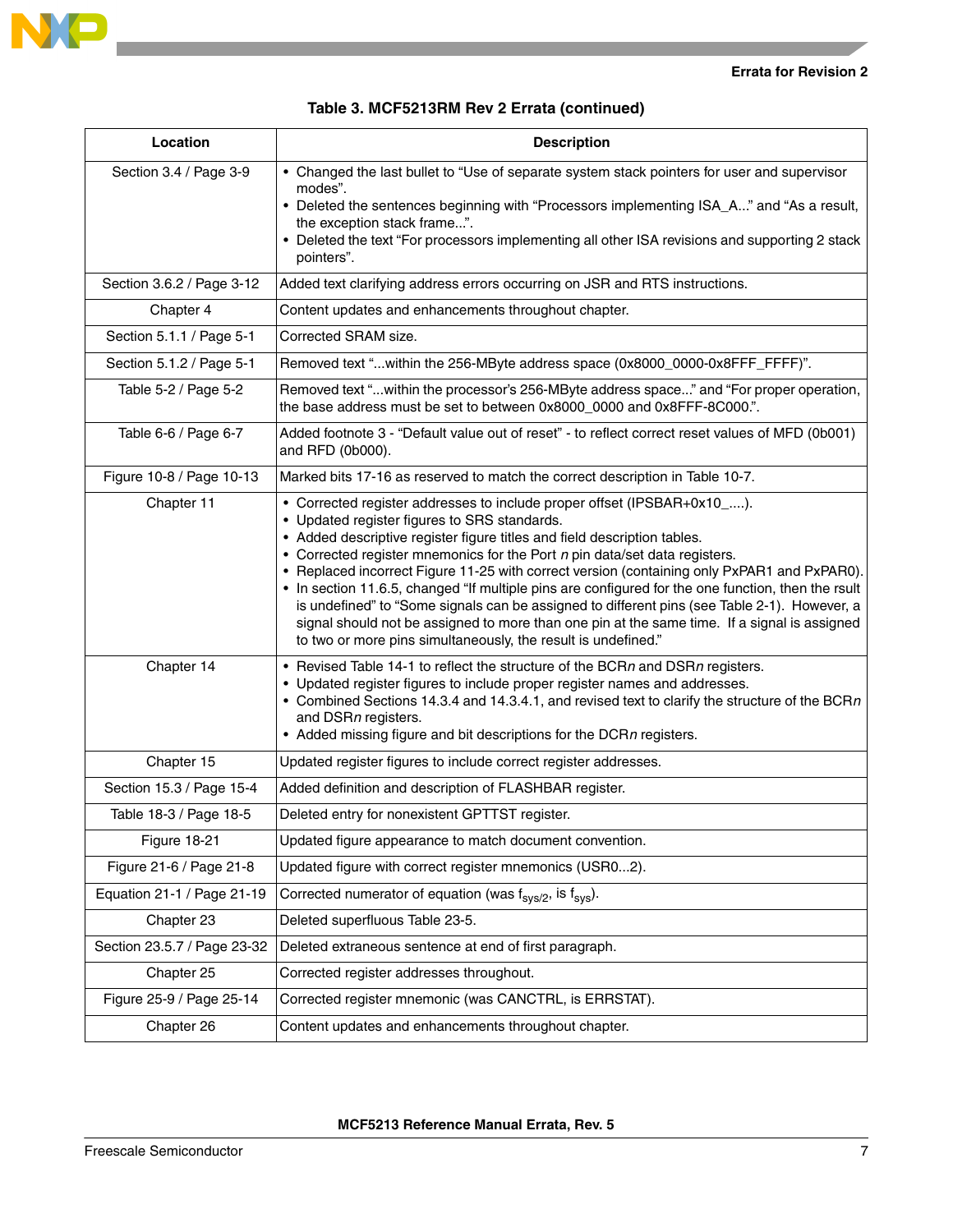

#### **Revision History**

| Location   | <b>Description</b>                                                                                                                                                                                                                                                                                                                                                                                                                                                                                                                                                                                                                                                                                                                                                                                                                                                                                                                                                                                                                                                                                                                                         |
|------------|------------------------------------------------------------------------------------------------------------------------------------------------------------------------------------------------------------------------------------------------------------------------------------------------------------------------------------------------------------------------------------------------------------------------------------------------------------------------------------------------------------------------------------------------------------------------------------------------------------------------------------------------------------------------------------------------------------------------------------------------------------------------------------------------------------------------------------------------------------------------------------------------------------------------------------------------------------------------------------------------------------------------------------------------------------------------------------------------------------------------------------------------------------|
| Appendix A | • Deleted entries for CACR, ACR0, and ACR1 registers.<br>• Corrected PPMRH and PPMRL addresses (IPSBAR+0x000C and IPSBAR+0x0018,<br>respectively).<br>• Added leading zeros to addresses as necessary to adhere to four-digit address convention.<br>• Added RAMBAR register.<br>• Corrected misspelling of IPSBAR in address for the ICR034 and GPTACFORC registers.<br>• Changed mnemonic of register ICR45 to ICR045.<br>• Added ICR016 and ICR063 registers.<br>$\bullet$ Added global software and level n interrupt acknowledge registers.<br>• Corrected several typos in port pin data / set data register mnemonics.<br>• Corrected addresses of the LPDR, EPDR, EPFR, and GPTAPACNT registers.<br>• Corrected addresses of the DMA controller module registers to match the values in the text.<br>• Corrected general purpose timer register mnemonics (begin with GPT instead of GPTA).<br>• Corrected size of the pulse accumulator counter register (16 bits instead of 8).<br>• Deleted spaces in the mnemonics for the programmable interrupt controller registers.<br>• Added pulse width modulation channel duty and shutdown registers. |

## **Table 3. MCF5213RM Rev 2 Errata (continued)**

# <span id="page-7-0"></span>**4 Revision History**

<span id="page-7-1"></span>[Table 4](#page-7-1) provides a revision history for this document.

## **Table 4. Revision History Table**

| <b>Rev. Number</b> | <b>Substantive Changes</b>                                                                                                                                                                                                                                                                                                                                                                                                                           | <b>Date of Release</b> |
|--------------------|------------------------------------------------------------------------------------------------------------------------------------------------------------------------------------------------------------------------------------------------------------------------------------------------------------------------------------------------------------------------------------------------------------------------------------------------------|------------------------|
| $\overline{2}$     | Initial release, incorporating corrections listed in Table 3.                                                                                                                                                                                                                                                                                                                                                                                        | 10/2006                |
| 3                  | Various technical and other corrections as described in Table 2.                                                                                                                                                                                                                                                                                                                                                                                     | 03/2007                |
| 4                  | • Various technical and other corrections as described in Table 2.<br>• Added missing corrections against the following entities to Table 2:<br>Table 3-1<br>Figure 3-5<br>Table 3-2<br>Figure 3-7<br>Figure 3-8<br>Section 3.4<br>Table 5-1<br>Section 5.2.1<br>Table 26-4<br>Table 26-10<br>Figure 26-8<br>Table 26-22<br>Section 26.6.2<br>• Added missing corrections against the following entities to Table 3:<br>Section 3.4<br>Section 3.6.2 | 04/2010                |
| 5                  | Corrected errors in Chapter "Clock Module" and "FlexCAN"                                                                                                                                                                                                                                                                                                                                                                                             | 11/2011                |